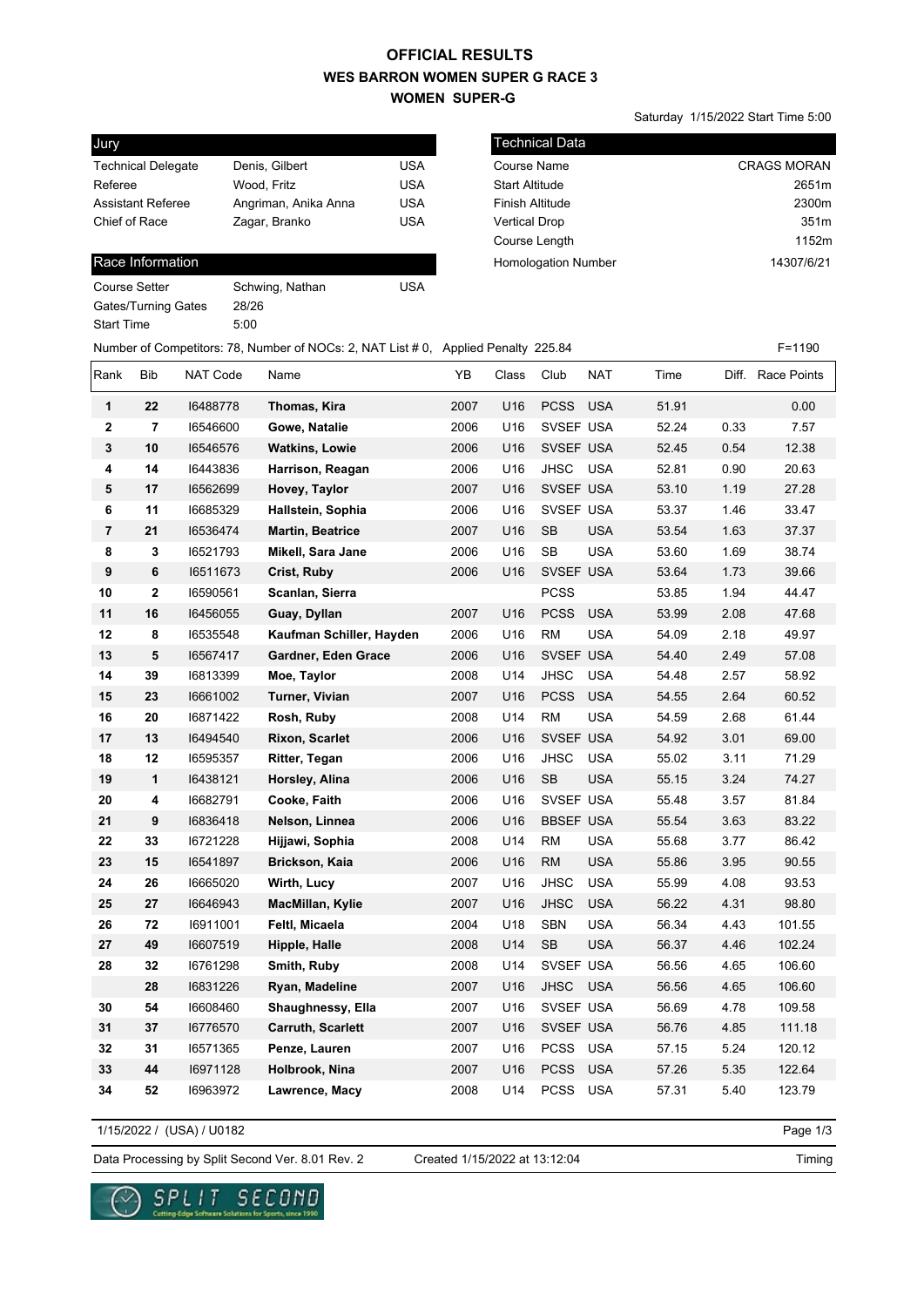## **WES BARRON WOMEN SUPER G RACE 3 WOMEN SUPER-G OFFICIAL RESULTS**

Saturday 1/15/2022 Start Time 5:00

| Rank | Bib | NAT Code | Name                     | YB   | Class | Club                              | <b>NAT</b> | Time    | Diff. | <b>Race Points</b> |
|------|-----|----------|--------------------------|------|-------|-----------------------------------|------------|---------|-------|--------------------|
| 35   | 51  | X6855532 | <b>Swift, Amelie</b>     | 2008 | U14   | <b>PCSS</b>                       |            | 57.39   | 5.48  | 125.63             |
| 36   | 55  | 16866381 | Proulx, Tallulah         | 2008 | U14   | <b>RM</b>                         | <b>USA</b> | 57.40   | 5.49  | 125.85             |
| 37   | 43  | 16571082 | Pringle, Scarlet         | 2007 | U16   | SVSEF USA                         |            | 57.65   | 5.74  | 131.59             |
| 38   | 35  | 16707099 | Mourier-floyd, Maddalena | 2006 | U16   | SVSEF USA                         |            | 57.79   | 5.88  | 134.79             |
| 39   | 45  | 16937622 | Petrisko, Savannah       | 2007 | U16   | <b>PCSS</b>                       | <b>USA</b> | 57.85   | 5.94  | 136.17             |
| 40   | 24  | 16609372 | Venverloh, Caitlin       | 2006 | U16   | <b>PCSS</b>                       | <b>USA</b> | 58.15   | 6.24  | 143.05             |
| 41   | 38  | 16622860 | Bruno, Cecelia           | 2007 | U16   | <b>JHSC</b>                       | <b>USA</b> | 58.22   | 6.31  | 144.65             |
| 42   | 56  | 16762393 | Leslie, Josie            | 2008 | U14   | MWSC USA                          |            | 58.40   | 6.49  | 148.78             |
| 43   | 36  | 16476916 | <b>Costello, Avery</b>   | 2007 | U16   | <b>SBN</b>                        | <b>USA</b> | 58.62   | 6.71  | 153.82             |
| 44   | 57  | 16723198 | Witherite, Dylan         | 2008 | U14   | <b>JHSC</b>                       | <b>USA</b> | 58.75   | 6.84  | 156.80             |
| 45   | 62  | 16713852 | Gallagher, Keira         | 2008 | U14   | <b>PCSS</b>                       | <b>USA</b> | 58.85   | 6.94  | 159.09             |
| 46   | 64  | 16684822 | Dressen, Ella            | 2008 | U14   | <b>SBN</b>                        | <b>USA</b> | 58.89   | 6.98  | 160.01             |
|      | 50  | 16595190 | Owens, Callie            | 2007 | U16   | <b>JHSC</b>                       | <b>USA</b> | 58.89   | 6.98  | 160.01             |
| 48   | 25  | 16576278 | Hoopes, Faith            | 2006 | U16   | SB                                | <b>USA</b> | 58.98   | 7.07  | 162.07             |
| 49   | 60  | 16666058 | Steinberg, Lily          | 2008 | U14   | <b>JHSC</b>                       | <b>USA</b> | 59.07   | 7.16  | 164.14             |
| 50   | 29  | 16764409 | Potter, Anna             | 2006 | U16   | <b>PCSS</b>                       | <b>USA</b> | 59.65   | 7.74  | 177.43             |
| 51   | 58  | 16708861 | Wilson, Cayenne          | 2008 | U14   | <b>PCSS</b>                       | <b>USA</b> | 59.76   | 7.85  | 179.96             |
| 52   | 59  | 16831913 | Rothwell, Winter         | 2008 | U14   | <b>PCSS</b>                       | <b>USA</b> | 1:00.10 | 8.19  | 187.75             |
| 53   | 46  | 16587743 | Preston, Sonja           | 2007 | U16   | <b>PCSS</b>                       | <b>USA</b> | 1:00.50 | 8.59  | 196.92             |
| 54   | 70  | 16620569 | Huckabone, Emma          | 2007 | U16   | PCSS                              | <b>USA</b> | 1:00.87 | 8.96  | 205.40             |
| 55   | 66  | 16852373 | Oakey, Aubrey            | 2007 | U16   | <b>BBSEF USA</b>                  |            | 1:01.03 | 9.12  | 209.07             |
| 56   | 73  | 16631582 | Hall, Greta              | 2008 | U14   | <b>BBSEF USA</b>                  |            | 1:01.50 | 9.59  | 219.84             |
| 57   | 63  | 16502943 | <b>Mannelin, Kirsten</b> | 2007 | U16   | <b>RM</b>                         | <b>USA</b> | 1:01.60 | 9.69  | 222.14             |
| 58   | 78  | 16780373 | Pehrson, Ruby            | 2007 | U16   | $\ensuremath{\mathsf{BR}}\xspace$ | <b>USA</b> | 1:01.94 | 10.03 | 229.93             |
| 59   | 69  | 17059096 | <b>Campbell, Delaney</b> | 2007 | U16   | <b>MWSC</b>                       | <b>USA</b> | 1:01.96 | 10.05 | 230.39             |
| 60   | 61  | 16628921 | Boehner, Morgan          | 2007 | U16   | SB                                | <b>USA</b> | 1:02.08 | 10.17 | 233.14             |
| 61   | 19  | 16644480 | Leveratto, Sofia         | 2006 | U16   | <b>SB</b>                         | <b>USA</b> | 1:02.17 | 10.26 | 235.20             |
| 62   | 47  | 16555426 | Umble, Jenna             | 2007 | U16   | SB                                | <b>USA</b> | 1:02.20 | 10.29 | 235.89             |
| 63   | 30  | 16861725 | Perl, Nicole             | 2005 | U18   | <b>BBSEF USA</b>                  |            | 1:02.40 | 10.49 | 240.48             |
| 64   | 79  | 17046755 | Selznick, Amilia         | 2007 | U16   | SVSEF USA                         |            | 1:02.58 | 10.67 | 244.60             |
| 65   | 76  | 16999258 | Krugh, Julia             | 2008 | U14   | <b>JHSC</b>                       | <b>USA</b> | 1:03.32 | 11.41 | 261.57             |
| 66   | 67  | 16611803 | Huntsman, Alyssa         | 2008 | U14   | SVSEF USA                         |            | 1:03.86 | 11.95 | 273.95             |
| 67   | 71  | 16907216 | Sell, Ashley             | 2008 | U14   | <b>PCSS</b>                       | <b>USA</b> | 1:04.10 | 12.19 | 279.45             |
| 68   | 65  | 16867770 | Mackay, Elizabeth        | 2007 | U16   | $\mathsf{SB}\xspace$              | <b>USA</b> | 1:04.29 | 12.38 | 283.80             |
| 69   | 75  | 16922169 | Pruzan, Neve             | 2008 | U14   | <b>JHSC</b>                       | <b>USA</b> | 1:04.53 | 12.62 | 289.30             |
| 70   | 74  | 16740220 | Pagano, Mia              | 2008 | U14   | SBN                               | <b>USA</b> | 1:04.71 | 12.80 | 293.43             |
| 71   | 53  | 16830016 | Jones, Campbell          | 2007 | U16   | SBN                               | <b>USA</b> | 1:04.77 | 12.86 | 294.81             |
| 72   | 77  | 16503478 | Railsback, Aurora        | 2007 | U16   | BR                                | <b>USA</b> | 1:04.90 | 12.99 | 297.79             |
| 73   | 40  | 16740215 | Pagano, Emma             | 2005 | U18   | <b>SBN</b>                        | <b>USA</b> | 1:05.51 | 13.60 | 311.77             |
| 74   | 48  | 16811161 | Paulson, Caroline        | 2006 | U16   | SOL                               | <b>USA</b> | 1:06.76 | 14.85 | 340.43             |
| 75   | 41  | 17021265 | Wells, Mackenzie         | 2006 | U16   | <b>BBSEF USA</b>                  |            | 1:07.59 | 15.68 | 359.45             |
| 76   | 68  | 16646870 | Morasch, Aibhlinn        | 2008 | U14   | PCSS USA                          |            | 1:09.33 | 17.42 | 399.34             |

 **NOT PERMITTED TO START**

1/15/2022 / (USA) / U0182

Page 2/3

Data Processing by Split Second Ver. 8.01 Rev. 2 Created 1/15/2022 at 13:12:04

Created 1/15/2022 at 13:12:04